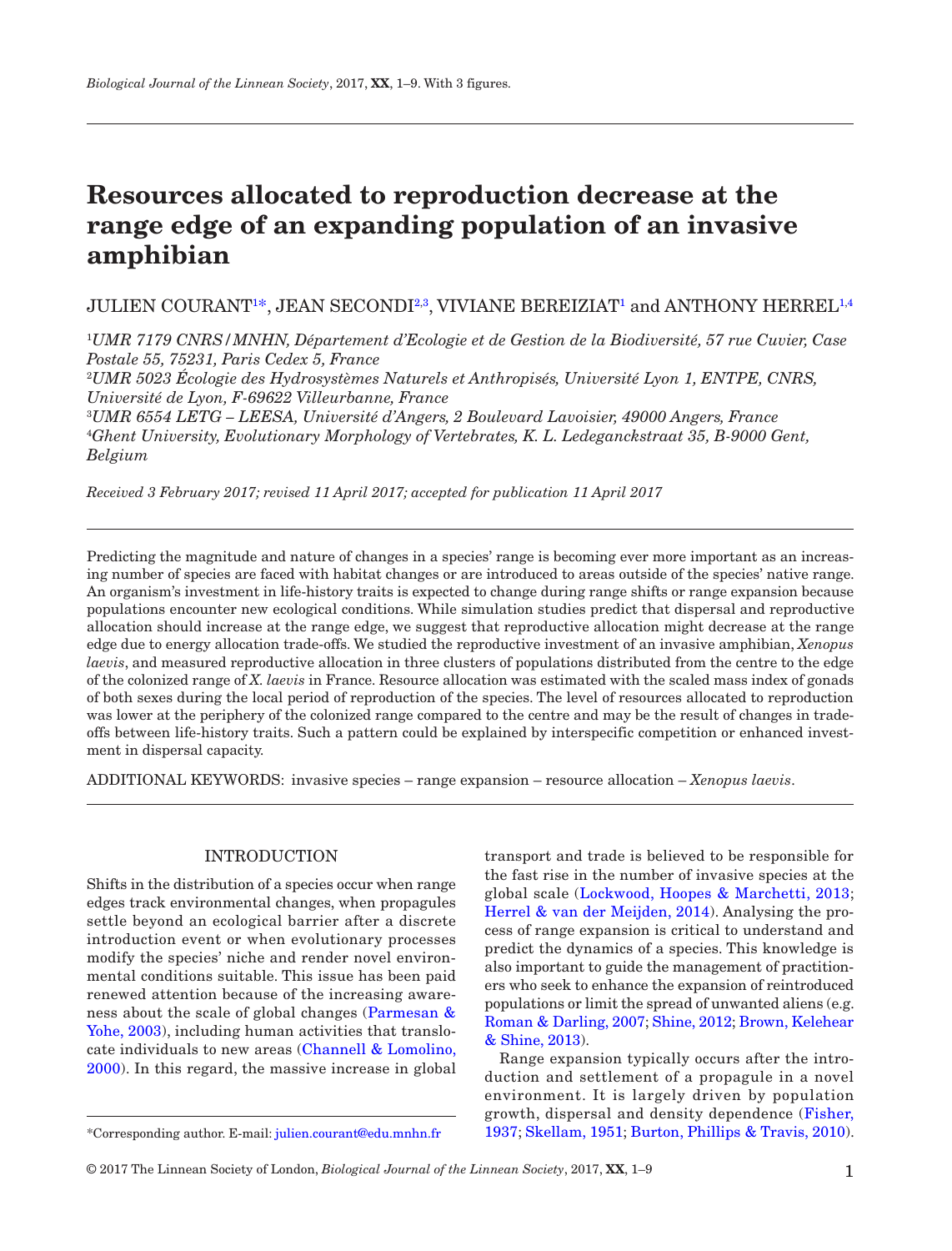These parameters summarize the trade-offs in the life-history traits that influence the probability for an individual to reproduce, disperse and survive [\(Burton](#page-7-4) *et al.*[, 2010](#page-7-4)). Simulation and empirical studies have demonstrated that allocation of resources to dispersal at the range edge is enhanced during range expansions (e.g. [Thomas](#page-8-5) *et al.*, 2001; [Travis & Dytham,](#page-8-6)  [2002](#page-8-6); [Hughes, Hill & Dytham, 2003](#page-7-5); [Simmons &](#page-8-7)  [Thomas, 2004;](#page-8-7) [Phillips](#page-8-8) *et al.*, 2008; [Léotard](#page-8-9) *et al.*, [2009;](#page-8-9) [Phillips, Brown & Shine, 2010](#page-8-10); [Barton](#page-7-6) *et al.*, [2012](#page-7-6); [Henry, Bocedi & Travis, 2013;](#page-7-7) [Hudson, Brown](#page-7-8)  [& Shine, 2016](#page-7-8)). Changing dispersal allocation affects the trade-offs with other life-history traits that also require energy or resources [\(Ferriere & Le Galliard,](#page-7-9) [2001\)](#page-7-9). Furthermore, [Burton](#page-7-4) *et al.* (2010) predicted that dispersal and reproductive allocation should increase, whereas resource allocation to competitive ability should be reduced at the range edge. The rationale is that long dispersers have a higher probability to reach a new suitable location at the edge where density-dependent responses and intra-specific competition are low ([Brown](#page-7-2) *et al.*, 2013). At the range core, dispersers would mostly reach already colonized areas [\(Baguette & Van Dyck, 2007](#page-7-10)) so that in core areas selection should favour individuals with a high competitive ability ([Burton](#page-7-4) *et al.*, 2010). In contrast with these predictions, the association of high dispersal capacity and low reproduction has been observed [\(Hughes](#page-7-5) *et al.*, 2003). It is therefore important to test whether resource allocation to reproduction is reduced or increased at the range edge of expanding populations.

We studied the allocation of resources to reproduction in an expanding population of the African clawed frog, *Xenopus laevis* (Daudin, 1802) (Anura: Pipidae) in Western France, where it has been introduced. This species has been used worldwide in laboratories for pregnancy tests and as a model in developmental biology and anatomy [\(Weldon, De Villiers & Du](#page-8-11) [Preez, 2007](#page-8-11); [van Sittert & Measey, 2016](#page-8-12)). It has been intentionally or unintentionally introduced in several countries across the world where it is considered as invasive ([Measey](#page-8-13) *et al.*, 2012). A study based on species distribution models suggests that the expansion of the French population is likely to be important during the next decades [\(Ihlow](#page-8-14) *et al.*, 2016). In another recent study, an increased allocation to dispersal has been suggested through the observation of an increase in hind limb morphology and stamina at the range edge of the same population ([Louppe, Courant & Herrel,](#page-8-15) [2017](#page-8-15)). Thus, we hypothesize that at the range edge individuals will allocate fewer resources to reproduction than at the range core. We test this hypothesis by estimating the relative mass of the reproductive organ of males and females with a body condition index.

# MATERIAL AND METHODS

### Study area and sampling

The African clawed frog was introduced in Western France during the late 1980s, and its estimated colonized area was 207 km2 in 2012 ([Measey](#page-8-13) *et al.*, [2012](#page-8-13)). Contrary to the Mediterranean-like climate of its native range, the population introduced in France occupies an area where the climate is defined as oceanic altered (Joly *et al.*[, 2010\)](#page-8-16), with a relatively high annual mean temperature (12.5 °C), and cumulated annual precipitations reaching 800–900 mm, mainly during winter ([Joly](#page-8-16) *et al.*, [2010\)](#page-8-16). We sampled ponds with an area of less than 500 m2 and a maximum depth between 1 and 3 m. Frogs were captured with fykes (60-cm length × 30-cm width × 6-mm mesh diameter). Capture effort was fixed at 1 trap/50  $m<sup>2</sup>$  of water, with a distribution of traps as regular as possible inside the pond, during three consecutive nights, and without repeating this process more than once in the same pond. Every morning, individuals captured in fykes were euthanized with a lethal injection of sodium pentobarbital and dissected just after death. The research permit and the authorization for killing invasive frogs were provided by the Préfet of the Deux-Sèvres department.

# Determination of the optimal period to study **REPRODUCTION**

In California, the period of reproduction of *X. laevis* occurs from January to November, with a 2- to 3-month peak during spring ([McCoid & Fritts, 1989\)](#page-8-17). For the French population, the optimal time frame to estimate reproductive allocation was determined by sampling the gonad mass and the proportion of gravid females from March to October 2014 (no individuals were caught during trapping sessions from November to February). We captured and analysed a total of 408 female frogs to determine the breeding period of this population, with monthly captures in six ponds from the range edge, core and intermediate areas (two in each area), except in October when only two successful capture occurred at the range core and the intermediate area. New ponds were used every month. The optimal time frame was then defined as the period when the proportion of gravid females and the relative mass of reproductive organs [estimated with the scaled mass index (SMI), see below] was increasing and when the females are most likely to start breeding and have to laid many eggs. We then could assess the spatial variation of allocation to reproduction on the next spring, in 2015.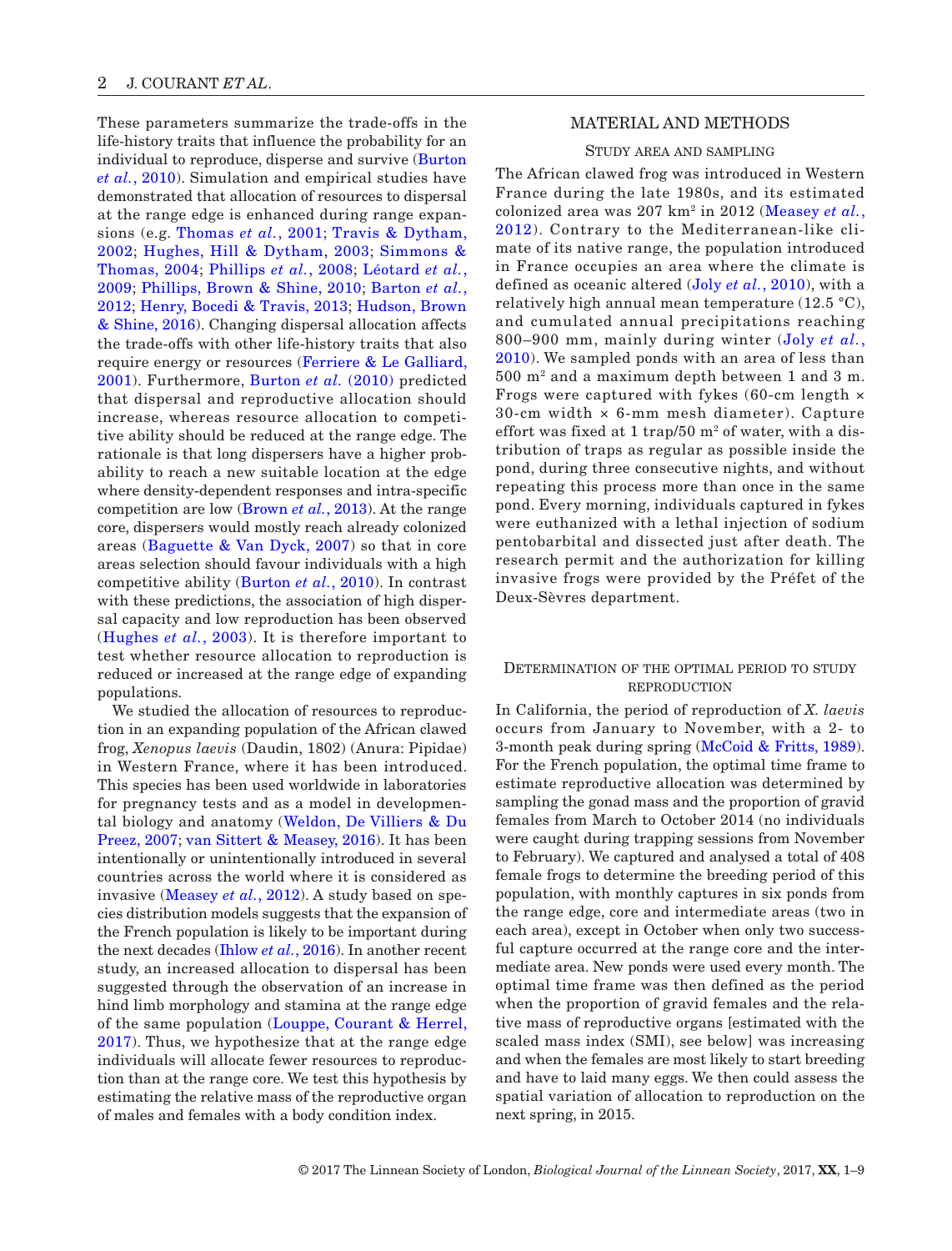# Estimation of the resource allocation to **REPRODUCTION**

The present study was carried out on three clusters of five ponds each, distributed across a part of the colonized range ([Fig.](#page-2-0) 1). The clusters were located at the core area close to the introduction site of the population, the range edge (18 km from the introduction site) and in an intermediate zone between both areas (11 km from the introduction site), respectively. The time since colonization at the centre of the range is close to 30 years [\(Fouquet, 2001](#page-7-11)). At the range edge, the study sites were colonized less than 3 years ago, according to local landscape managers and unpublished data. This area was selected because it was the most accurately identified colonization axis during our field studies and because no barrier for dispersion was identified in the landscape. In 2015, 731 frogs were captured to study the resource allocation to reproduction, with a three ponds per week frequency (one pond in each cluster). We captured 82, 102 and 120 females at the range core, the intermediate area and the range edge,

respectively. For males, 186, 103 and 138 individuals were captured at the range core, the intermediate area and the range edge, respectively. Data sampling for the reproductive allocation study occurred from 4 April 2015 to 13 May 2015.

## Morphological and anatomical measures

Individuals were measured and sexed before dissection during 2014 and 2015 data samplings. Males were recognized by the presence of reproductive callosities on their forelimbs and by the flat shape of their cloaca. Females were identified by the dilated shape of the cloacae and the absence of reproductive callosities on their forelimbs. The combination of these criteria avoided misidentification of sex for adults. However, for small individuals [snout–vent length (SVL) < 50 mm for males and SVL < 70 mm for females], sex could not be determined unambiguously based on external characters. Individuals measuring less than these threshold values were thus not considered



<span id="page-2-0"></span>**Figure 1.** Location of the three pond clusters of *Xenopus laevis* sampled to analyse the variation in resource allocation to reproduction. Occurrence data for *X. laevis* were provided by the Société Herpétologique de France.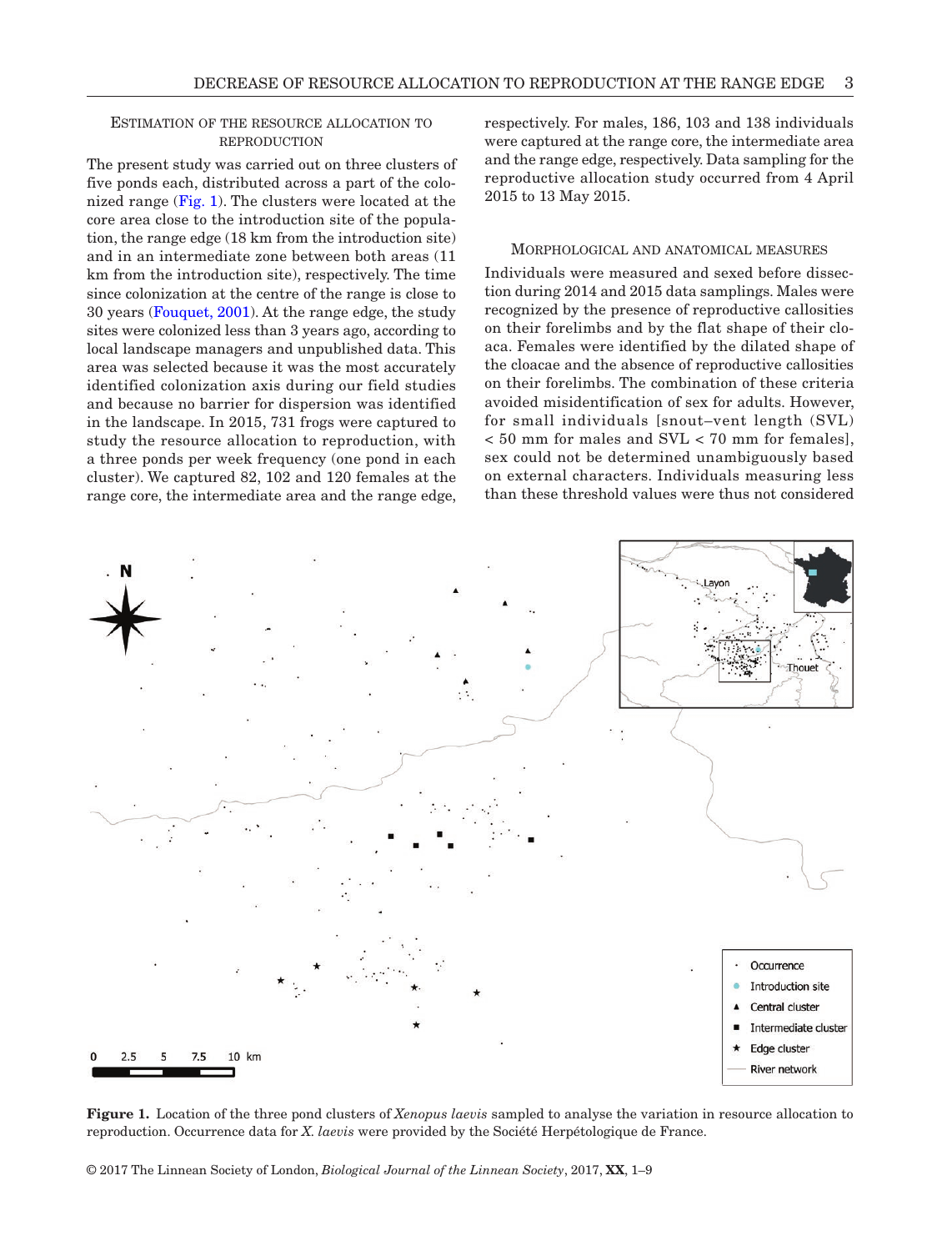as sexually mature and not included in our analysis. SVL was measured with a digital caliper (Mitutoyo Absolute IP67 – precision 0.01 mm). Gonads, the adipose tissues associated to them and body mass were weighed using a digital balance (XL 2PP – precision 0.01 g). In order to avoid any measurement bias due to the mass of ingested prey items, the stomach content was removed from each individual before measuring body mass. Immature oocytes were detected by the aspect of ovaries. Ovarian stages are numbered from I to VI. Oocytes at stages I–III are completely plain, whereas oocytes at stages IV–VI are bipolar. Therefore, we considered females as being reproductively active from stage IV onwards [\(Rasar & Hammes, 2006\)](#page-8-18), and we did not use females with oocytes in earlier stages. Reproductive effort is one of the main components of the reproductive strategy of amphibians [\(Duellman &](#page-7-12)  [Trueb, 1986\)](#page-7-12), and it allows a measurement of the costs of reproduction for many organisms ([Stearns, 1992\)](#page-8-19), especially for those that do not provide parental care. The role of adipose tissue associated to gonads consists in providing resources to future reproduction events during the reproductive season [\(Girish & Saidapur,](#page-7-13)  [2000](#page-7-13)) and is thus an important component of reproductive investment.

#### STATISTICAL ANALYSES

To estimate allocation to reproduction, we adjusted the mass of reproductive organs (gonads + adipose tissue) by using a body condition index. Most indices found in the literature are based on an ordinary least square (OLS) regression between body size (SVL) and body mass. However, those indices do not deal with overdispersion and heteroscedasticity ([Peig & Green, 2010\)](#page-8-20). Furthermore, it has been recommended not to use OLS based indices for studies comparing different populations or sites [\(Jakob, Marshall & Uetz, 1996\)](#page-8-21). We used the SMI, which does not present these limitations [\(Peig & Green, 2009\)](#page-8-22). The SMI has already been tested on an anuran, *Lithobates catesbeianus*, and provided a good fit to the data ([MacCracken & Stebbings, 2012\)](#page-8-23). This index, noted  $\hat{M}$ , is calculated according to the following formula:

$$
\hat{\vec{M}}_i = \boldsymbol{M}_i \cdot \left(\frac{\boldsymbol{L}_{\theta}}{\boldsymbol{L}_i}\right)^{\!b_{\textrm{SMA}}}
$$

where  $M_i$  is the mass of the individual  $i$  or the tested organ,  $L_i$  the SVL of the individual,  $L_{\theta}$  the mean SVL of the sample (for details, see [Peig & Green, 2009](#page-8-22)). The exponent  $b_{\text{SMA}}$  is the slope of the standard major axis (SMA) regression of *M* on *L*. SMI values were estimated based on a  $L_{\theta}$  and  $b_{\text{SMA}}$  calculated separately for each cluster and each sex. This index adjusts the body mass of individuals to the mass they would have at the length  $L_{\theta}$ . The corrected mass, calculated with

the SMI for reproductive organ, gonads, adipose tissues and body mass will be referred in the following sections as  $SMI_{\text{organ}}$ ,  $SMI_{\text{gonad}}$ ,  $SMI_{\text{adipose}}$  and  $SMI_{\text{body}}$ , respectively. To determine the best period to study reproductive allocation and to assess spatial variations, we used the data collected in 2014. We tested the variation of the  $\text{SMI}_{\text{area}}$  between months using an analysis of variance  $(ANOVA)$ . Pairwise differences in  $SMI_{organ}$  between consecutive months were tested using *t*-tests with an adjustment of  $\alpha$  by applying a Bonferroni correction.

With the data collected in 2015, we calculated the proportion of gravid females in each cluster (number of gravid females/total number of females). Using the same data set, we investigated the spatial variation in resource allocation between clusters by comparing the  $\text{SMI}_{\text{organ}}$  in clusters and by using a generalized linear mixed model for each sex with cluster type and month as fixed effects and capture site nested within cluster as a random effect. We took into account the effect of body condition by adding the  $\text{SMI}_{\text{body}}$  in the linear mixed models as a fixed effect. We also provided the mean values for SMI<sub>gonad</sub>, SMI<sub>adipose</sub> and SMI<sub>organ</sub> for each cluster in a table. All analyses were carried out using R version 3.0.1 ([R Core Team, 2013\)](#page-8-24) and the packages ggplot2 for graphics and nlme ([Pinheiro](#page-8-25) *et al.*, 2013) for the linear mixed models.

#### RESULTS

#### Determination of the breeding season

In 2014, the SMI $_{\text{organ}}$  was not constant during the period of activity of the species (ANOVA, relative ovary mass:  $F_{7,335} = 2.61, P < 0.05$ ). It was significantly higher in March compared to April (Welch two-sample *t*-test:  $t_{21.28}$  = −6.8993, *P* < 0.001), but the capture success and the resulting sample size in March were low. The  $\text{SMI}_{\text{organ}}$  decreased down to the baseline level from July to October ([Fig.](#page-4-0) 2), with a significant increase from April to May (Welch two-sample *t*-test:  $t_{172.45} = 2.66$ , *P* < 0.01), a significant decrease from June to July (Welch two-sample *t*-test:  $t_{52.44} = 2.91, P < 0.01$ ) and from September to October (Welch two-sample *t*-test:  $t_{7,12}$  = −11.86, *P* < 0.0001). There was no significant change between March and April (Welch two-sample *t*-test:  $t_{16,14} = 0.06, P = 0.95$ ), May and June (Welch twosample *t*-test:  $t_{39.45} = -1.43$ ,  $P = 0.16$ ), July and August (Welch two-sample *t*-test:  $t_{111.15} = 0.72$ ,  $P = 0.48$ ) and August and September (Welch two-sample *t*-test:  $t_{18.60} = 1.44; P = 0.17.$ 

#### Spatial variation in resource allocation

In 2015, the proportion of gravid females was 66.26% for the core, 78.43% for the intermediate and 51.67%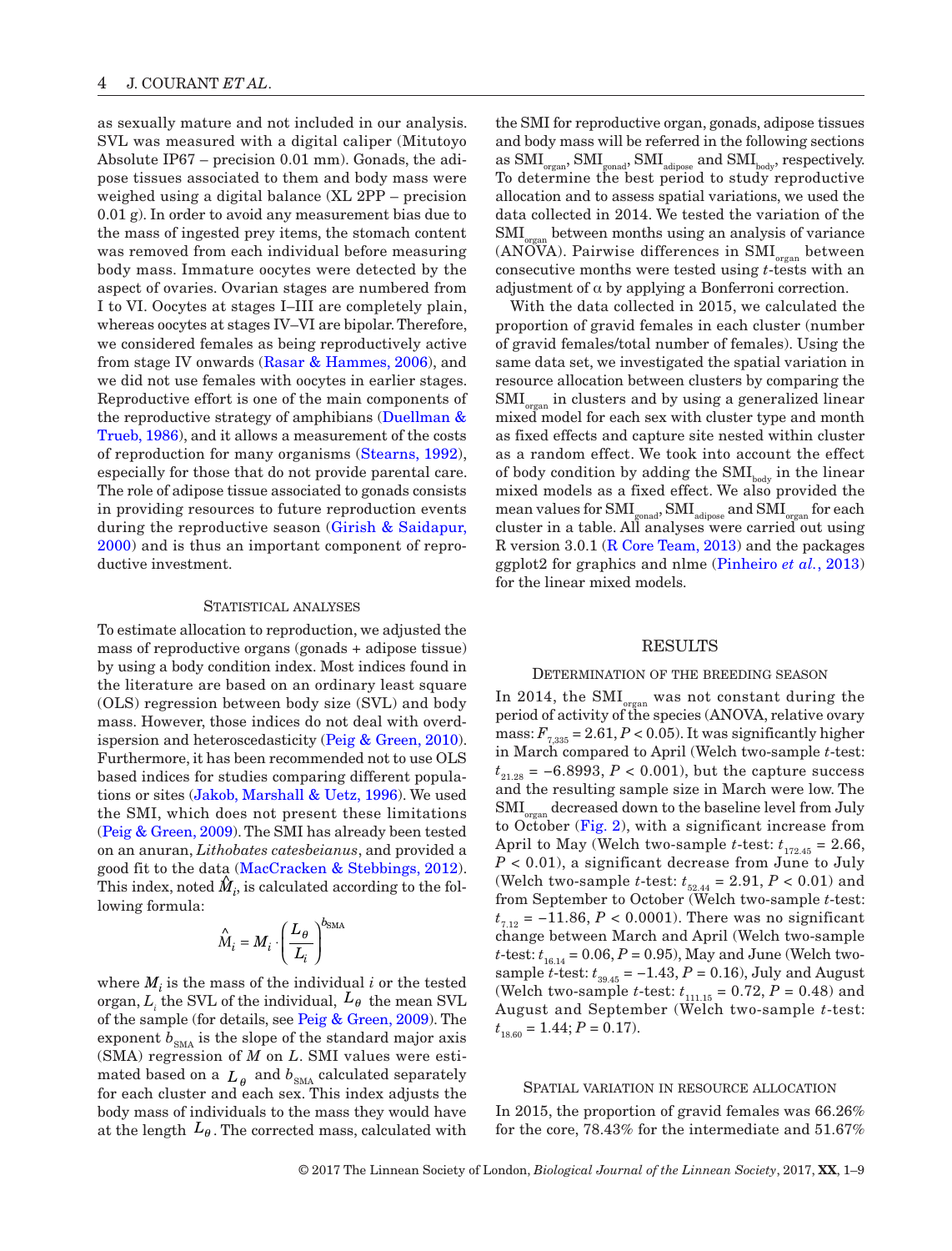

**Figure 2.** Mean values ( $\pm$  SE) of the SMI<sub>organ</sub> of females *Xenopus laevis* captured in 2014. The number of individuals (*N*) and the proportion of gravid females ( $F_{\text{Grouid}}$ ) captured each month is mentioned close to the dot of each month.

for the edge cluster. According to the linear mixed models, allocation to reproduction for females decreased from the range core to the intermediate  $[SMI_{\text{organ}}]$ (Core) –  $\mathrm{SMI}_{\mathrm{organ}}$  (Inter) = 1.46] and edge  $\mathrm{[SMI]}_{\mathrm{organ}}$  $(Core) - SMI_{organ} (Edge) = 0.92$ ] ranges ([Fig.](#page-5-0) 3 and [Table](#page-5-1) 1). In males,  $\text{SMI}_{\text{organ}}$  was not significantly higher [\(Table](#page-5-1) 1) in the core cluster than in the intermediate cluster  $\mathrm{[SMI]}_{\mathrm{organ}}$  (Core) –  $\mathrm{SMI}_{\mathrm{organ}}$  (Inter) = 0.34] and significantly higher ([Table](#page-5-1) 1) at the core than at the range edge  $[SMI_{organ} (Core) - SMI_{organ} (Edge) = 0.37]$ . The decrease in  $\widetilde{\text{SMI}}_{\text{organ}}$  mainly concerned the gonad relative mass for females, whereas, for males, both testicles and adipose tissue masses were reduced at the range edge ([Table](#page-6-0) 2).

## DISCUSSION

In this study, we observed a modification of the reproductive investment of *X. laevis* in Western France. This modification consists in a decrease of the relative mass of reproductive organs during the first part of the peak <span id="page-4-0"></span>of reproduction from the core of the colonized range to its periphery.

#### Determination of the breeding season

According to our results based on the data collected in 2014, the proportion of sexually active females varied between March and October in the French population. Reproductive activity peaked for 3 months between April and June. In South Africa, the breeding period lasts 3–5 months ([Deuchar, 1975\)](#page-7-14). The maximal breeding activity lasts only 2–3 months in California, but reproduction can occur from January to November [\(McCoid & Fritts, 1989](#page-8-17)). The duration of the optimal breeding period in France and South Africa cannot be strictly compared because [Deuchar \(1975\)](#page-7-14) only mentioned the breeding period and did not define the optimal breeding period in itself. In California, water temperature in ponds reaches 20 °C each month of the year. Such a high-temperature regime could favour year-round reproduction ([McCoid & Fritts, 1989\)](#page-8-17). In France, a drop in temperature could explain the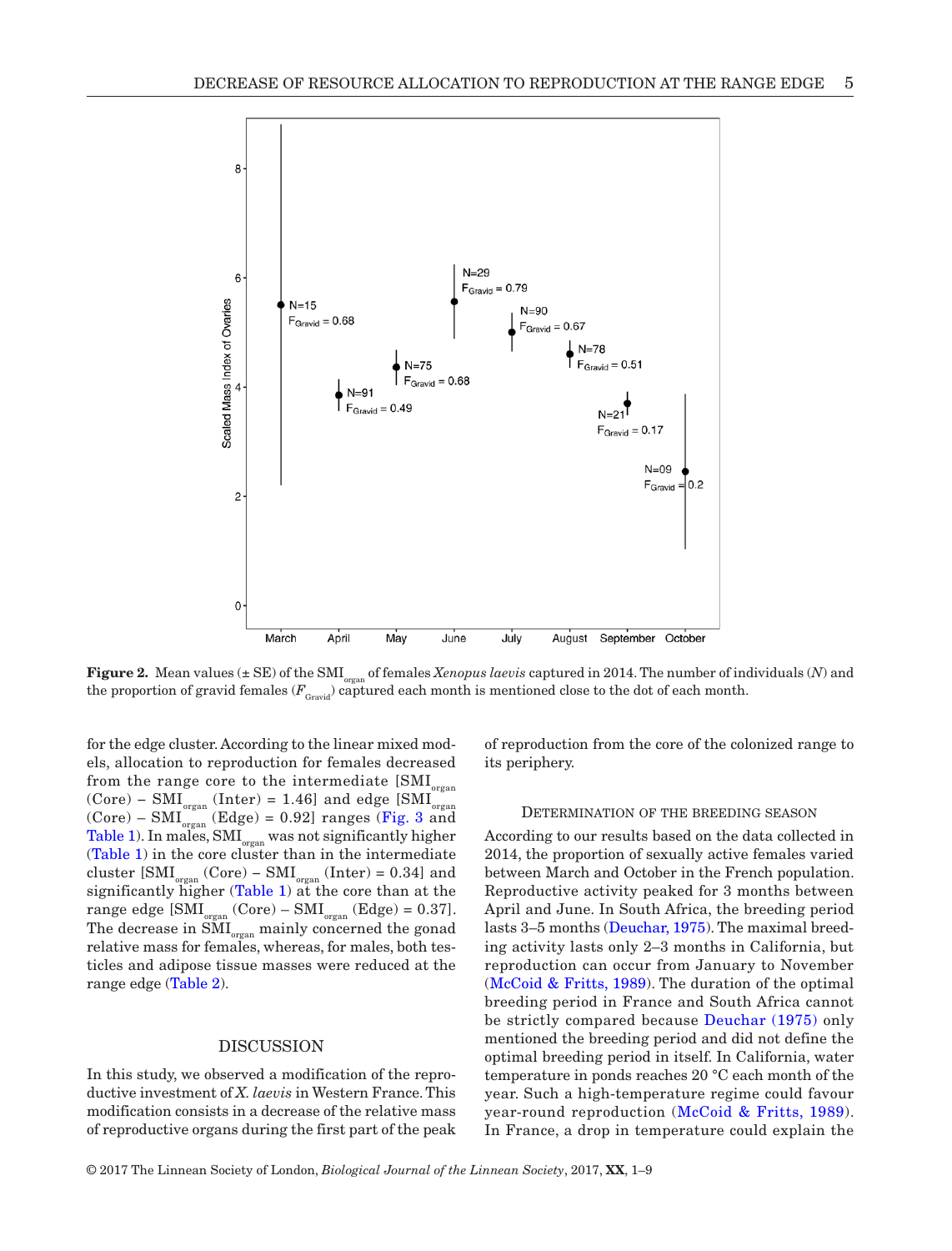

<span id="page-5-0"></span>**Figure 3.** Reproductive investment of *Xenopus laevis* in the core, intermediate and edge clusters as represented by the  $SMI_{\text{corson}}$  (mean  $\pm$  SE) of females (left) and males (right).

<span id="page-5-1"></span>

|                                             |  |  | <b>Table 1.</b> Results of the linear mixed models performed to test the spatial variation in reproductive allocation across the |  |
|---------------------------------------------|--|--|----------------------------------------------------------------------------------------------------------------------------------|--|
| colonized range of Xenopus laevis in France |  |  |                                                                                                                                  |  |

|         | Effects                      | Estimate | <b>SE</b>   | df  | $t$ -value | $P$ -value     |
|---------|------------------------------|----------|-------------|-----|------------|----------------|
| Females | Intercept                    | 0.853    | 0.849       | 245 | 1.004      | 0.316          |
|         | Cluster core vs. edge        | $-2.359$ | 0.923       | 23  | $-2.555$   | 0.018          |
|         | Cluster core vs. inter       | $-2.427$ | 0.989       | 23  | $-2.454$   | 0.022          |
|         | Month                        | $-0.286$ | 0.769       | 245 | $-0.272$   | 0.710          |
|         | $\mathbf{SMI}_\mathrm{body}$ | 0.106    | 0.009       | 24  | 11.989     | ${}< 0.001$    |
|         | Random                       |          |             |     |            |                |
|         | Cluster/pond                 | 1.235    | 2.844       |     |            |                |
| Males   | Intercept                    | 0.142    | 0.010       | 377 | 1.364      | 0.173          |
|         | Cluster core vs. edge        | $-0.025$ | 0.010       | 24  | $-2.384$   | 0.025          |
|         | Cluster core vs. inter       | $-0.008$ | 0.012       | 24  | $-0.701$   | 0.490          |
|         | Month                        | $-0.003$ | 0.006       | 377 | $-0.447$   | 0.655          |
|         | $\mathbf{SMI}_\mathrm{body}$ | 0.003    | ${}< 0.001$ | 377 | 14.380     | ${}_{< 0.001}$ |
|         | Random                       |          |             |     |            |                |
|         | Cluster/pond                 | 0.017    | 0.035       |     |            |                |

We tested a model for each sex, to estimate the variation of  $SMI_{\text{gram}}$  according to the cluster, with the month of capture and the  $SMI_{\text{body}}$  as covariates. The pond nested in the cluster was used as a random effect.

sharp decrease in the proportion of gravid females and the relative gonad mass at the beginning of autumn when air temperature usually remains below 20 °C. Temperature, among others, affects the variation of food abundance, which could be a crucial factor for the sexual activity of the species ([Holland & Dumont, 1975;](#page-7-15) [Girish & Saidapur, 2000](#page-7-13)). In 2015, to study reproductive allocation, we only considered April and May. We excluded June because most females captured at this moment are likely to have already laid some eggs during the previous months.

#### Spatial variation in resource allocation

In 2015, we found that at the beginning of the optimal breeding period, the proportion of gravid females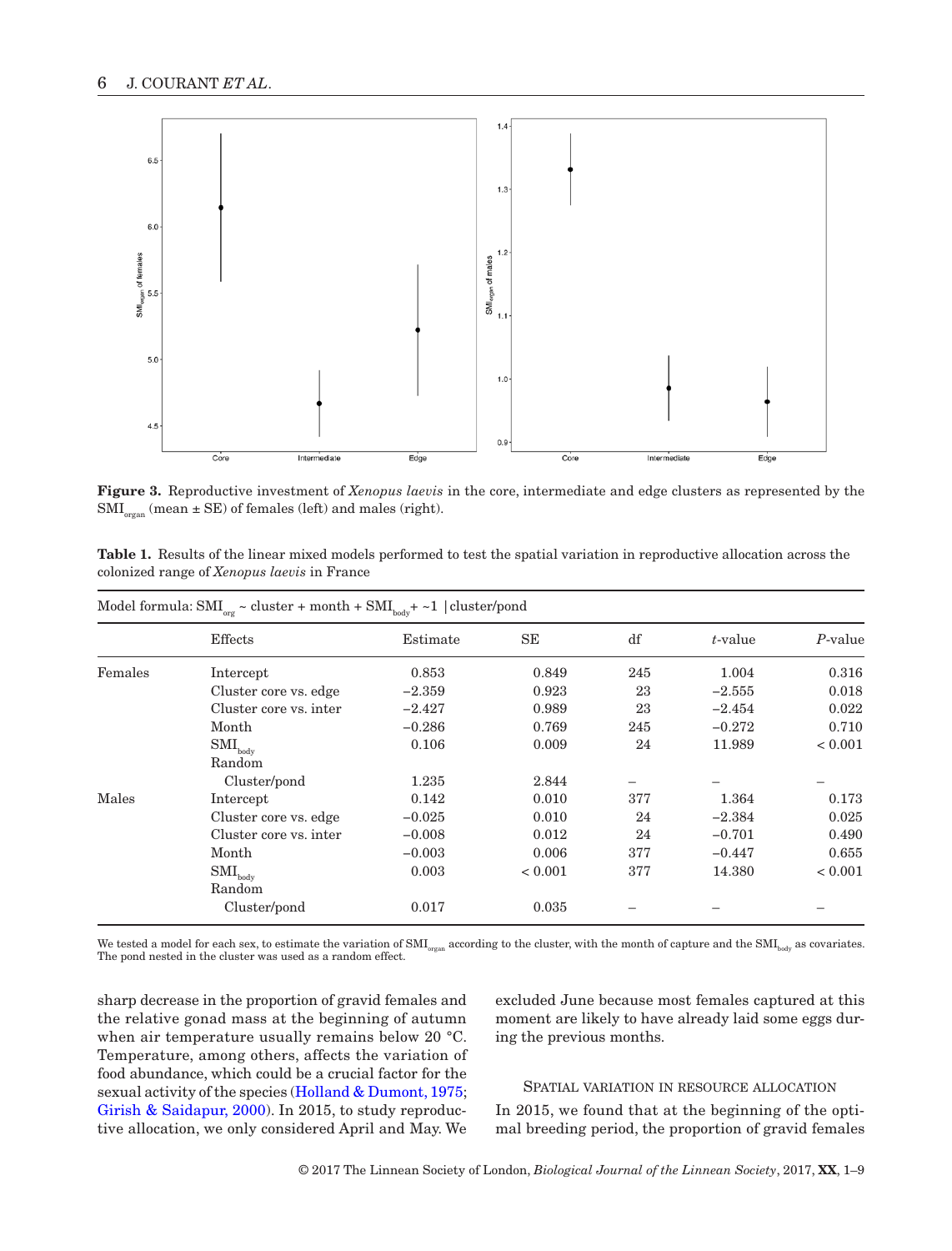<span id="page-6-0"></span>

| <b>Table 2.</b> Mean values and SE obtained for each sex for |
|--------------------------------------------------------------|
| the SMI of gonads, adipose tissue and entire reproductive    |
| organ in the three clusters                                  |

|                                 | Core             | Intermediate     | Edge             |
|---------------------------------|------------------|------------------|------------------|
| Females                         |                  |                  |                  |
| $\mathbf{SMI}_{\mathrm{gonad}}$ | $5.36 \pm 0.56$  | $3.80 \pm 0.29$  | $4.09 \pm 0.46$  |
| $\mathbf{SMI}_\mathrm{adipose}$ | $1.02 \pm 0.12$  | $0.88 \pm 0.10$  | $1.71 \pm 0.15$  |
| $\mathbf{SMI}_\mathrm{organ}$   | $6.14 \pm 0.56$  | $4.67 \pm 0.25$  | $5.22 \pm 0.49$  |
| Males                           |                  |                  |                  |
| SMI<br>gonad                    | $0.11 \pm 0.004$ | $0.11 \pm 0.004$ | $0.08 \pm 0.003$ |
| $\mathbf{SMI}_\mathrm{adipose}$ | $1.22 \pm 0.06$  | $0.88 \pm 0.05$  | $0.89 \pm 0.05$  |
| <b>SMI</b>                      | $1.33 \pm 0.06$  | $0.99 \pm 0.05$  | $0.96 \pm 0.06$  |

was lower at the range edge, but the effect was rather weak. A lower frequency of reproductive females has already been observed in an invasive amphibian during range expansion [\(Hudson](#page-7-16) *et al.*, 2015). However, these authors were not able to unambiguously link this pattern to a lower investment in reproduction at the range edge because their data were not initially collected for that purpose. Also, in our study, we cannot provide an unambiguous conclusion as the non-gravid females that we caught may have bred earlier in spring or may reproduce later in the summer. Females from the core area may also be able to restart ovary development earlier than females from the range edge but laboratory studies remain necessary to test this hypothesis.

The masses obtained with the SMI appeared much more informative, with significantly lower values at the range edge compared to the core area for both sexes. These modifications concerned the testicles and adipose tissues for males, both reduced at the range edge. In anurans, this tissue is crucial to allow spermatogenesis in males and the priming of sexual behaviour (Iela *et al.*[, 1979;](#page-7-17) [Grafe, Schmuck & Linsenmair,](#page-7-18) [1992\)](#page-7-18). At the opposite, no changes in adipose tissue mass have been detected for females. Its extent is minimal during the breeding season (Iela *et al.*[, 1979](#page-7-17)), and there is a negative correlation between adipose tissue and ovary mass [\(Girish & Saidapur, 2000\)](#page-7-13). The lack of differences in adipose tissue mass for females between the range edge and the core area could be explained by the time of the study, that is the first 2 months of the peak of reproductive activity. For both sexes, stronger differences are expected when the development of the adipose tissue is maximal.

The results of our study are corroborated by the increased allocation to dispersal observed in the same invasive population of *X. laevis* ([Louppe](#page-8-15) *et al.*, 2017). A study using individual-based models suggested that resource allocation may change depending on the presence, the reproductive rate and the competitive ability of native competitors ([Burton](#page-7-4) *et al.*, 2010). At low density of competitors at the range margin, resource allocation to competitive ability is minimal, while resources allocated to dispersal and reproduction are maximal. At higher density of competitors at the range core, allocation to reproduction decreases when competitors exhibit high reproductive rate and competitive ability. This trait has been studied most commonly in invasive plants ([Strauss](#page-8-26) *et al.*, 2002) and is defined as the effect of an individual on resources and its response to resource deficiency ([Goldberg, 1990](#page-7-19)). It influences the survival probability of individuals as a lower investment in competitive ability leads to a reduced survival in high-density conditions ([Burton](#page-7-4) *et al.*, 2010).

In the colonized area, the aquatic habitats used by *X. laevis* are occupied by several native amphibian species that breed during the same period of the year [\(Lescure & de Massary, 2012](#page-8-27)). During field work, we observed native amphibians such as *Pelophylax* sp. in high densities in every pond. Other species (e.g. *Rana dalmatina*, *Lissotriton helveticus*, *Triturus cristatus*) were often observed at lower densities. Unfortunately, even if impacts of *X. laevis* on other amphibians have already been shown [\(Lillo, Faraone & Lo Valvo, 2011\)](#page-8-28), no study has assessed the competition between invasive and native amphibians. Competition through trophic resource access is likely to occur (JC *et al*., pers. observ.). Further investigations testing the impact on native amphibians may provide some clarification about this issue.

Because females lay eggs in groups of one, two or three eggs ([Crump, 2015](#page-7-20)), it is not possible to tell whether a female has already laid some eggs. We limited this effect by analysing data collected during the first 2 months of the peak of reproductive activity. It is also important to notice that every female is subject to this effect irrespective of the locality where they are captured. Consequently, this effect should not drastically alter the conclusions of this study, but it should be taken into account in future studies using the results from the present study (i.e. care should be taken in interpreting these data as absolute values of reproductive investment). The pattern of variation in reproductive organ mass that we observed is primarily expected to reflect changes in the allocation of resources to different life-history traits. However, the phenomenon called gene surfing, that is the fact that mutations occurring on the range edge travel with the wave front and induce mutant populations [\(Edmonds,](#page-7-21) [Lillie & Cavalli-Sforza, 2004\)](#page-7-21), could provide an alternative explanation. This process may sort a different pool of alleles in different directions as propagules are loosely connected at the margins of an expanding range ([Excoffier](#page-7-22) *et al.*, 2009). Genetic analyses may help to solve this issue. Sampling transects pointing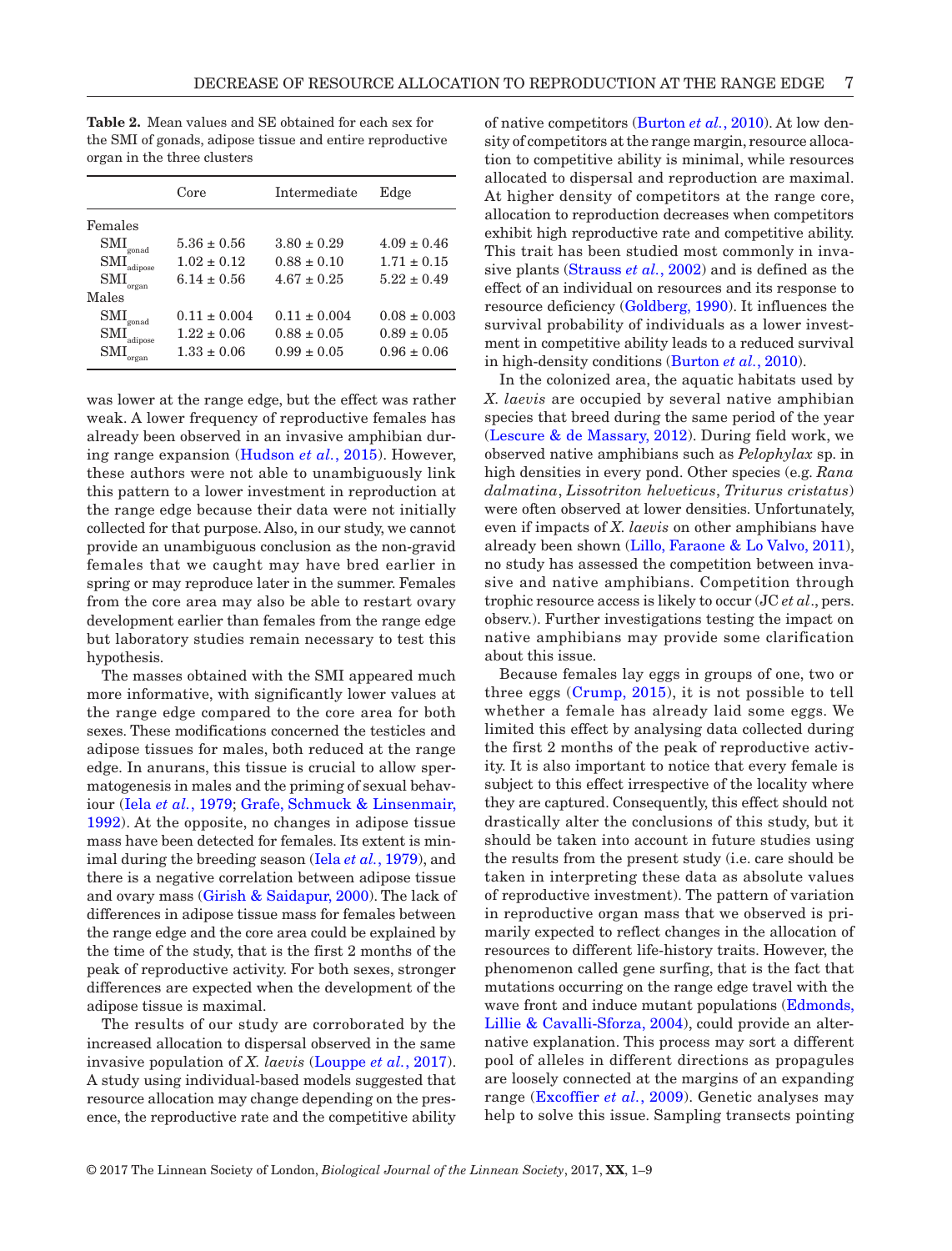away from the range core in different directions would certainly also help to provide more robust conclusions. Finally, common garden studies on resource allocation in expanding populations have already demonstrated that heritability could have an effect on the observed pattern for a life-history trait ([Brown, Phillips & Shine,](#page-7-23) [2014\)](#page-7-23). The African clawed frog is an interesting model to address this issue because the ecological conditions (climate, communities) encountered in its native range and the colonized areas differ. This species, by offering intra-specific comparisons across populations introduced independently in different countries, may bring insights into the processes of range expansion and invasion.

# ACKNOWLEDGEMENTS

We gratefully thank the two anonymous reviewers of this study and Prof. John A. Allen who led the reviews of our study. We thank the Agglomération du Bocage Bressuirais and the Communauté de Communes du Thouarsais for their help during the fieldworks. We also thank the Société Herpétologique de France for providing us the occurrence data of *Xenopus laevis*. This research was funded by the ERA-Net BiodivERsA, with the national funders ANR, DFG, BELSPO and FCT, as part of the 2013 BiodivERsA call for research proposals. INVAXEN 'Invasive biology of *Xenopus laevis* in Europe: ecology, impact and predictive models' project ANR-13-EBID-0008-01. AH, JS and JC conceived the study. JC and VB collected data in the field. JC, VB and JS analysed data, and all authors contributed to the writing of the paper.

# REFERENCES

- <span id="page-7-10"></span>**Baguette M, Van Dyck H. 2007.** Landscape connectivity and animal behavior: functional grain as a key determinant for dispersal. *Landscape Ecology* **22:** 1117–1129.
- <span id="page-7-6"></span>**Barton KA, Hovestadt T, Phillips BL, Travis JM. 2012.** Risky movement increases the rate of range expansion. *Proceedings of the Royal Society of London B: Biological Sciences* **279:** 1194–1202.
- <span id="page-7-2"></span>**Brown GP, Kelehear C, Shine R. 2013.** The early toad gets the worm: cane toads at an invasion front benefit from higher prey availability. *The Journal of Animal Ecology* **82:**  854–862.
- <span id="page-7-23"></span>**Brown GP, Phillips BL, Shine R. 2014.** The straight and narrow path: the evolution of straight-line dispersal at a cane toad invasion front. *Proceedings of the Royal Society of London B: Biological Sciences* **281:** 1–7.
- <span id="page-7-4"></span>**Burton OJ, Phillips BL, Travis JM. 2010.** Trade-offs and the evolution of life-histories during range expansion. *Ecology Letters* **13:** 1210–1220.
- <span id="page-7-0"></span>**Channell R, Lomolino MV. 2000.** Dynamic biogeography and conservation of endangered species. *Nature* **403:** 84–86.
- <span id="page-7-20"></span>**Crump M. 2015.** Anuran reproductive modes: evolving perspectives. *Journal of Herpetology* **49:** 1–16.
- <span id="page-7-14"></span>**Deuchar EM. 1975.** *Xenopus: the South African clawed frog*. London: John Wiley and Sons.
- <span id="page-7-12"></span>**Duellman W, Trueb L. 1986.** *Biology of amphibians*. Baltimore: Johns Hopkins University Press.
- <span id="page-7-21"></span>**Edmonds C, Lillie AS, Cavalli-Sforza LL. 2004.** Mutations arising in the wave front of an expanding population. *Proceedings of the National Academy of Sciences of the United States of America* **101:** 975–979.
- <span id="page-7-22"></span>**Excoffier L, Foll M, Petit RJ. 2009.** Genetic consequences of range expansions. *Annual Review of Ecology, Evolution, and Systematics* **40:** 481–501.
- <span id="page-7-9"></span>**Ferriere R, Le Galliard JF. 2001.** Invasion fitness and the adaptive dynamics of space related traits. In: Clobert J, Danchin E, Dhondt AA, Nichols JD, eds. *Dispersal*. Oxford: Oxford University Press, 57–79.
- <span id="page-7-3"></span>**Fisher RA. 1937.** The wave of advance of advantageous genes. *Annals of Human Genetics* **7:** 355–369.
- <span id="page-7-11"></span>**Fouquet A. 2001.** Des clandestins aquatiques. *Zamenis* **6:**  10–11.
- <span id="page-7-13"></span>**Girish S, Saidapur SK. 2000.** Interrelationship between food availability, fat body, and ovarian cycles in the frog, *Rana tigrina*, with a discussion on the role of fat body in anuran reproduction. *The Journal of Experimental Zoology* **286:**  487–493.
- <span id="page-7-19"></span>**Goldberg DE. 1990.** Components of resource competition in plant communities. In: Grace J, Tilman D, eds. *Perspectives on plant competition*. San Diego: Academic Press, 27–49.
- <span id="page-7-18"></span>**Grafe TU, Schmuck R, Linsenmair KE. 1992.** Reproductive energetics of the African reed frogs, *Hyperolius viridiflavus* and *Hyperolius marmoratus*. *Physiological Zoology* **65:**  153–171.
- <span id="page-7-7"></span>**Henry RC, Bocedi G, Travis JM. 2013.** Eco-evolutionary dynamics of range shifts: elastic margins and critical thresholds. *Journal of Theoretical Biology* **321:** 1–7.
- <span id="page-7-1"></span>**Herrel A, van der Meijden A. 2014.** An analysis of the live reptile and amphibian trade in the USA compared to the global trade in endangered species. *Herpetological Journal* **24:** 103–110.
- <span id="page-7-15"></span>**Holland CA, Dumont JN. 1975.** Oogenesis in *Xenopus laevis* (Daudin). *Cell and Tissue Research* **162:** 177–184.
- <span id="page-7-8"></span>**Hudson CM, Brown GP, Shine R. 2016.** Athletic anurans: the impact of morphology, ecology and evolution on climbing ability in invasive cane toads. *Biological Journal of the Linnean Society* **119:** 992–999.
- <span id="page-7-16"></span>**Hudson CM, Phillips BL, Brown GP, Shine R. 2015.** Virgins in the vanguard: low reproductive frequency in invasion-front cane toads. *Biological Journal of the Linnean Society* **116:** 743–747.
- <span id="page-7-5"></span>**Hughes CL, Hill JK, Dytham C. 2003.** Evolutionary tradeoffs between reproduction and dispersal in populations at expanding range boundaries. *Proceedings of the Royal Society of London B: Biological Sciences* **270:** S147–S150.
- <span id="page-7-17"></span>**Iela L, Milone M, Caliendo MF, Rastogi RK, Chieffi G. 1979.** Role of lipids in the physiology of the testis of *Rana esculenta*: